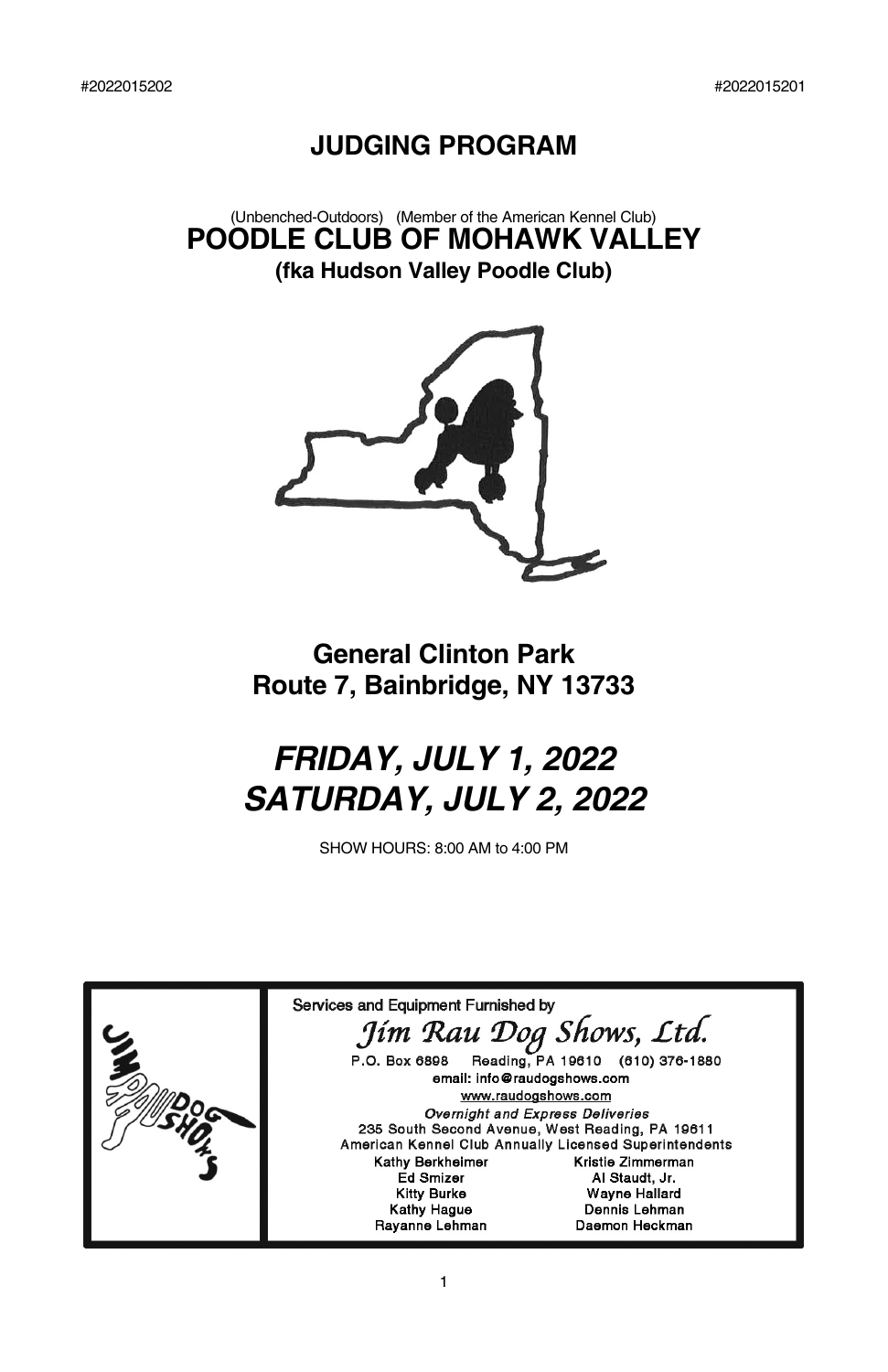#### **ROUTES TO THE SHOW**

Take Interstate I-88 to Exit 8. Take Rt. 206 toward Bainbridge to light that intersects Main Street. Make right onto Rt. 7 East. Show is approximately 1/2 mile on right hand side.

#### **ACCOMMODATIONS**

#### You must call ahead to see if the following hotels/motels accept dogs, and require a pet deposit.

| Holiday Inn Arena, 2-8 Hawley St., Binghamton, NY                            | 607-722-1212 |
|------------------------------------------------------------------------------|--------------|
|                                                                              |              |
| Holiday Inn University, 4105 Vestal Parkway East, Vestal, NY 607-729-6371    |              |
|                                                                              |              |
|                                                                              |              |
| Non-smoking rooms are not available if guests have pets with them            |              |
| Residence Inn by Marriott, 4610 Vestal Parkway East, Vestal, NY 607-770-8500 |              |
| Skylark Motor Lodge, 240 Vestal Parkway East, Vestal, NY  607-748-3392       |              |
| Super-8, 650 Front Street, Upper Court St., Binghamton. NY 607-773-8111      |              |
|                                                                              |              |

#### **WILL ACCEPT DOGS**

Villager Lodge, 214 Washington Ave., Endicott, NY . . . . . . . . . . . . . . . . . . . . 607-754-6000

| Maple Terrace Motel, Rt. 7 (Between Otego & Oneonta) 607-432-0790 |  |
|-------------------------------------------------------------------|--|
| Oasis Motor Inn, 340 Chestnut Street (Rt 7), Oneonta 607-432-6041 |  |
|                                                                   |  |
|                                                                   |  |
|                                                                   |  |
|                                                                   |  |
| Exit 2 on 815, Exit 2A on 61N                                     |  |

#### **WILL NOT ACCEPT DOGS**

| Mason Inn & Motor Lodge, Rt. 206, Masonville, NY 1-800-828-3691 |  |
|-----------------------------------------------------------------|--|

**Loss or Damage:** Management is not responsible for the loss or damage to, or death of any dog exhibited or for the possession of any participant. Whether the result of accident or any other cause. It is expressly understood that every dog at this show is in the care and custody and control of his owner or handler during the entire time the dog is on the show premises.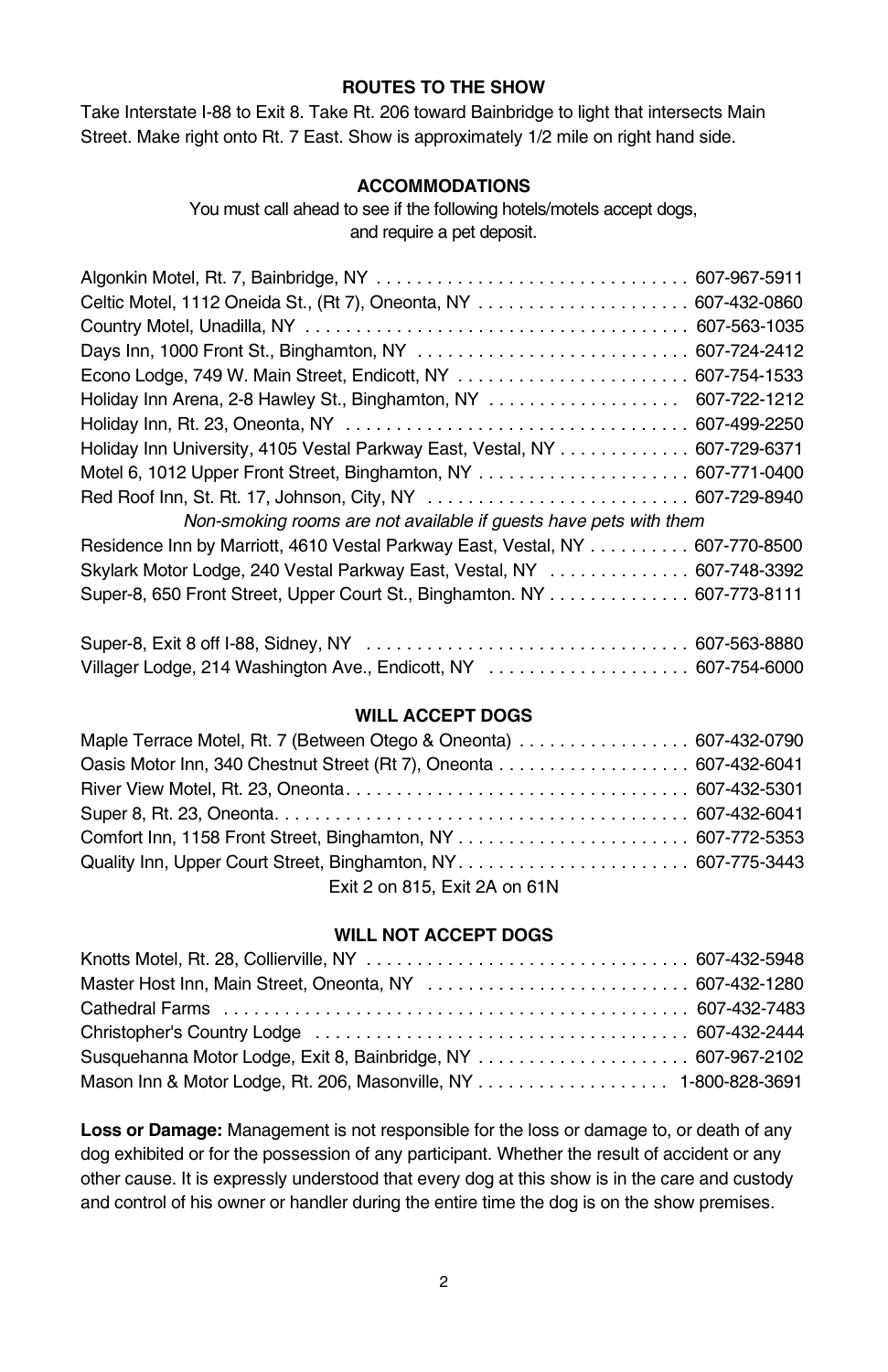#### **PROGRAM OF JUDGING**

#### **POODLE CLUB OF MOHAWK VALLEY**

**OFFICIAL NOTICE: Substitution of Judges.** Reference Chapter 7, Section 8 of AKC Rules: Owner has the right to withdraw his entry and have his entry fee refunded provided notification of his withdrawal is received no later than one half-hour prior to the start of any regular conformation judging.<br>Breed **Original Ju** 

Entire Assignment

#### **FRIDAY, JULY 1, 2022**

#### **RING SIX**

#### **JUDGE: Angela Porpora 272 Camelot Dr. Walton, NY 13856**

#### **12:45 PM**

- 28 Poodles (Standard)
	- 1 12-18 mos Dog
	- 1 Bred-by-Exhibitor Dog Winners Dog
	- 2 6-9 mos Puppy Bitches
	- 3 9-12 mos Puppy Bitches
	- 2 12-18 mos Bitches
	- 9 Bred-by-Exhibitor Bitches
	- 5 Open Bitches Winners Bitch
	- 5 Best of Variety Competition (3-2)
	-

#### **5 min Break**

- 3 Poodles (Miniature)
	- 1 Open Bitch
		- Winners Bitch
	- 2 Best of Variety Competition (0-2)

#### **5 min Break**

- 4 Poodles (Toy)
	- 2 6-9 mos Puppy Dog
	- 1 Bred-by-Exhibitor Dog Winners Dog
	- 1 Best of Variety Competition (1-0)

Inter-variety Judging Best of Breed Best of Opposite Sex to Best of Breed Best Puppy Best Bred-by-Exhibitor

35 Total Dogs

There are 35 dogs in this show with a total of 35 entries.

#### **SATURDAY, JULY 2, 2022**

**Briginal Judge**<br>
Michael Canalizo<br> **Breed Canalizo**<br> **Breed Canalizo**<br> **Breed Canalizo** 

#### **RING SIX**

#### **JUDGE: Tom Nesbit 255 Cunningham Rd RR2 Gananoque, ON, CN, K7B2V4**

### **1:15 PM**

- 31 Poodles (Standard)
	- 1 6-9 mos Puppy Dog
	- 1 12-18 mos Dog
	- 1 Bred-by-Exhibitor Dog Winners Dog
	- 3 6-9 mos Puppy Bitches
	- 3 9-12 mos Puppy Bitches
	- 2 12-18 mos Bitches
	- 9 Bred-by-Exhibitor Bitches
	- 5 Open Bitches Winners Bitch
	- 6 Best of Variety Competition (3-3)
- **5 min Break**
	- 3 Poodles (Miniature)
		- 1 Open Bitch
			- Winners Bitch
		- 2 Best of Variety Competition (0-2)

#### **5 min Break**

- 4 Poodles (Toy)
	- 2 6-9 mos Puppy Dog
	- 1 Bred-by-Exhibitor Dog Winners Dog
	- 1 Best of Variety Competition (1-0)

Inter-variety Judging Best of Breed Best of Opposite Sex to Best of Breed Best Puppy Best Bred-by-Exhibitor

#### 38 Total Dogs

There are 38 dogs in this show with a total of 38 entries.